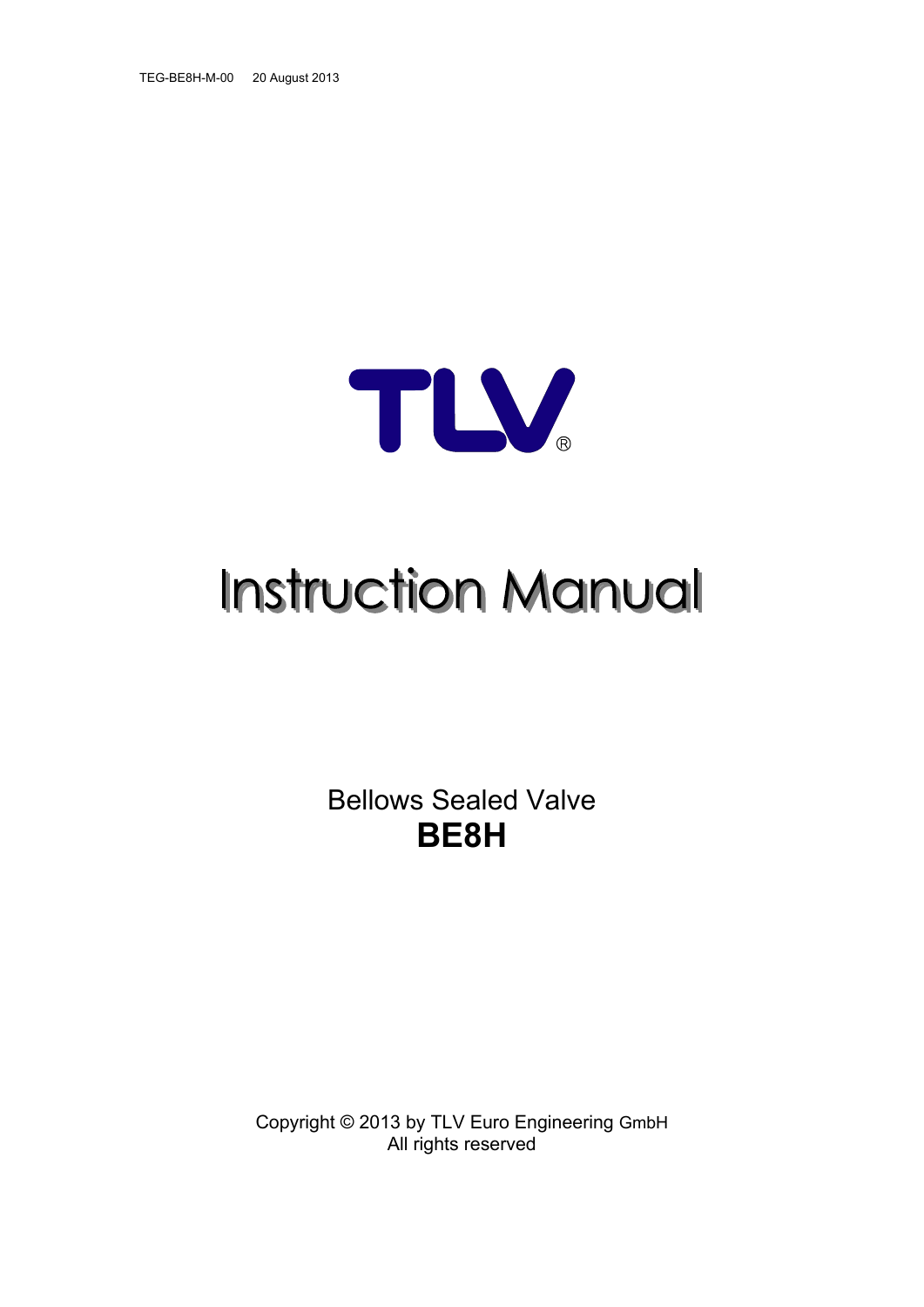## **Contents**

| 1.              |                |
|-----------------|----------------|
| 2.              |                |
| 3.              |                |
| 4.              |                |
| 5.              |                |
| 6.              |                |
| 7 <sub>1</sub>  | $\overline{4}$ |
| 8.              |                |
| 9.              |                |
| 10 <sub>1</sub> |                |
| 11 <sub>1</sub> |                |
| 12 <sub>1</sub> |                |
|                 |                |

## <span id="page-1-0"></span>**Introduction**

Thank you for purchasing the  $TLV$ . Bellows Sealed Valve.

This product has been thoroughly inspected before being shipped from the factory. When the product is delivered, before doing anything else, check the specifications and external appearance to make sure nothing is out of the ordinary. Also be sure to read this manual carefully before use and follow the instructions to be sure of using the product properly.

If detailed instructions for special order specifications or options not contained in this manual are required, please contact  $T\mathbf{W}$  for full details.

This instruction manual is intended for use with the model(s) listed on the front cover. It is necessary not only for installation but for subsequent maintenance, disassembly/reassembly and troubleshooting. Please keep it in a safe place for future reference.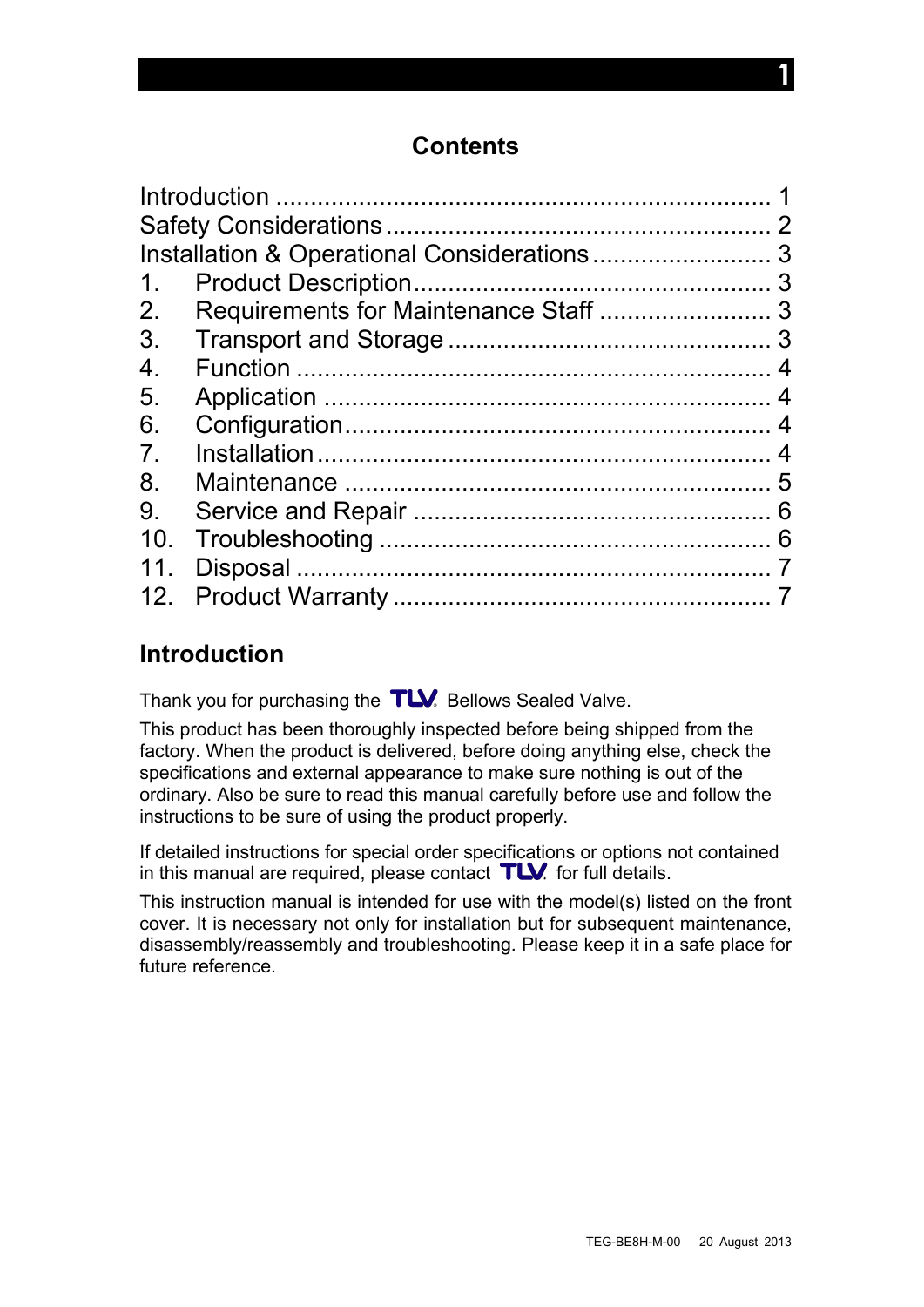## <span id="page-2-0"></span>**Safety Considerations**

- Read this section carefully before use and be sure to follow the instructions.
- Installation, inspection, maintenance, repairs, disassembly, adjustment and valve opening/closing should be carried out only by trained maintenance personnel.
- The precautions listed in this manual are designed to ensure safety and prevent equipment damage and personal injury.
- The cautionary items below are very important for safety: be sure to observe all of them as they relate to installation, use, maintenance, and repair. Furthermore, TLV accepts no responsibility for any accidents or damage occurring as a result of failure to observe these precautions.

#### **Symbol**

**CAUTION** Indicates that there is a possibility of injury or equipment/ product damage

| <b>NCAUTION</b> | Install properly and DO NOT use this product outside the<br>recommended operating pressure, temperature and other<br>specification ranges.<br>Improper use may result in such hazards as damage to the product<br>or malfunctions that may lead to serious accidents. Local regulations<br>may restrict the use of this product to below the conditions quoted. |
|-----------------|-----------------------------------------------------------------------------------------------------------------------------------------------------------------------------------------------------------------------------------------------------------------------------------------------------------------------------------------------------------------|
|                 | Take measures to prevent people from coming into direct<br>contact with product outlets.<br>Failure to do so may result in burns or other injury from the<br>discharge of fluids.                                                                                                                                                                               |
|                 | When disassembling or removing the product, wait until the<br>internal pressure equals atmospheric pressure and the surface<br>of the product has cooled to room temperature.<br>Disassembling or removing the product when it is hot or under<br>pressure may lead to discharge of fluids, causing burns, other<br>injuries or damage.                         |
|                 | NEVER attempt to modify the product in any way.<br>Failure to observe these precautions may result in damage to the<br>product and burns or other injury due to malfunction or the discharge<br>of fluids.                                                                                                                                                      |
|                 | Do not use excessive force when tightening nuts and bolts on<br>product flanges or when connecting threaded pipes to the product.<br>Over-tightening may cause breakage leading to fluid discharge,<br>which may cause burns or other injury.                                                                                                                   |
|                 | Use only under conditions in which no freeze-up will occur.<br>Freezing may damage the product, leading to fluid discharge, which<br>may cause burns or other injury.                                                                                                                                                                                           |
|                 | Use only under conditions in which no water hammer will occur.<br>The impact of water hammer may damage the product, leading to<br>fluid discharge, which may cause burns or other injury.                                                                                                                                                                      |
|                 | Do not stand on or apply body weight to the handle.<br>The handle may break, resulting in injury or other accident.                                                                                                                                                                                                                                             |
|                 | Do not carry the product by the handle.<br>The handle is not secured and may move causing injury.                                                                                                                                                                                                                                                               |
|                 | Do not place fingers inside the product.<br>The handle may be turned resulting in injury.                                                                                                                                                                                                                                                                       |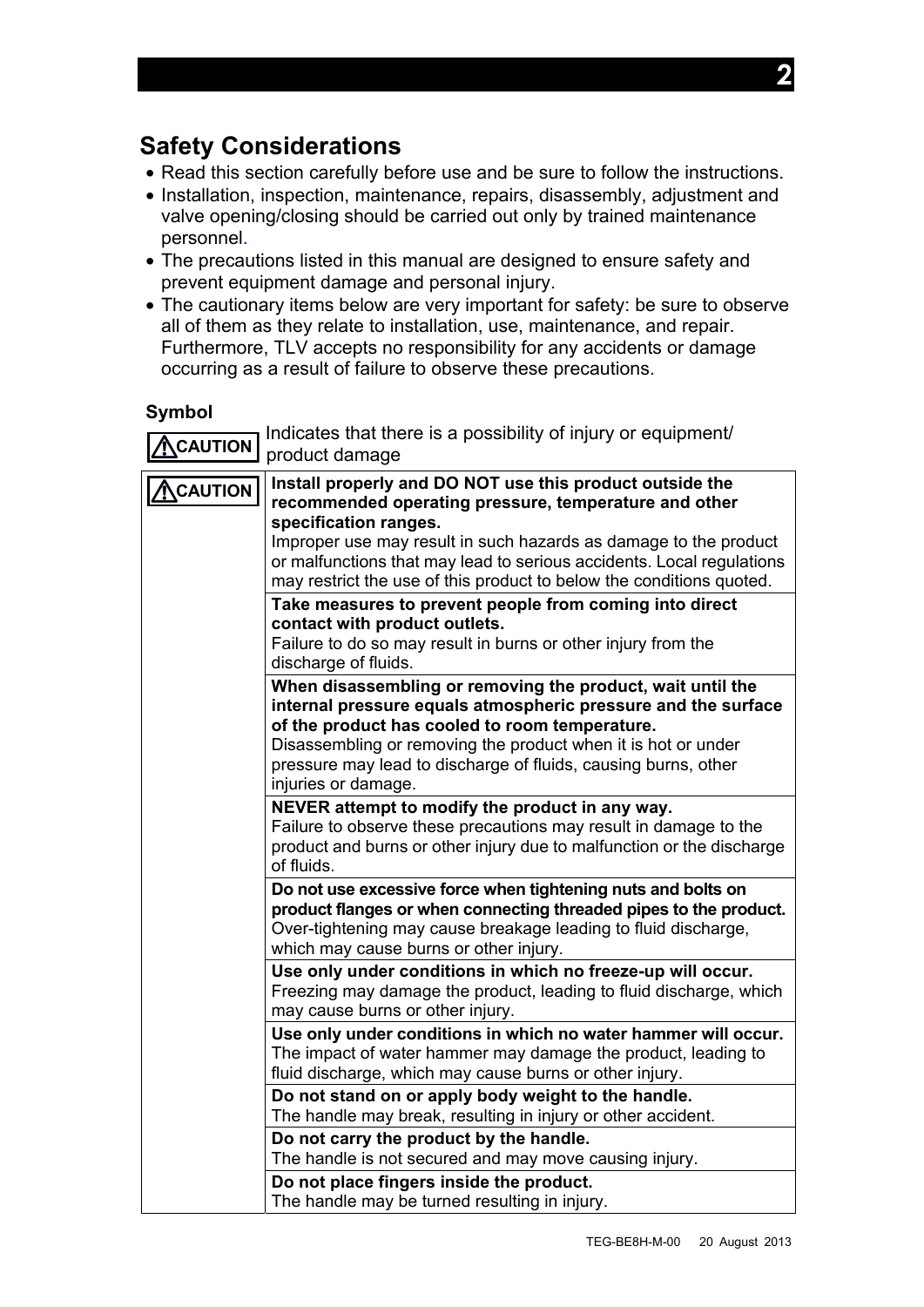# <span id="page-3-0"></span>**Installation & Operational Considerations**

| <b>CAUTION</b> | Before installing the product, blow out the piping to remove<br>any piping scraps, dirt, oil and scale.<br>Failure to do so may result in leakage at the seat due to foreign matter.     |
|----------------|------------------------------------------------------------------------------------------------------------------------------------------------------------------------------------------|
|                | Do not remove the product from its box or protective covering<br>until just prior to installation.<br>The protective cover keeps damage causing foreign materials out of<br>the product. |
|                | Do not attempt to turn the handle past the full open or full closed<br>position.<br>Turning past these points may cause product malfunction or damage.                                   |

# <span id="page-3-1"></span>**1. Product Description**

BE8H series bellows sealed globe valves are used as stop valves. Stop valves are designed only for shutting off and opening the path of flow.

Stem sealing is performed by a flexible bellows and an additional protecting gland. Bellows sealed valves are provided with cast markings according to the requirements of the PN-EN19 standard. The markings facilitate technical identification and contain:

- ・ nominal diameter DN (mm),
- ・ nominal pressure PN (bar),
- ・ body and bonnet material,
- ・ arrow indicating medium flow direction,
- ・ manufacturer,
- ・ heat number,
- ・ CE marking, for products subject to the 97/23/EC directive. CE marking starts from DN32



# <span id="page-3-2"></span>**2. Requirements for Maintenance Staff**

The staff assigned to assembly, operation and maintenance tasks should be qualified to carry out such jobs. If the valve is provided with mechanical actuators, the operating manual of the actuator should be obeyed. During operation parts of the valve, for example the handwheel, cover, or body, may become hot and the user should take appropriate measures to prevent burns.

# <span id="page-3-3"></span>**3. Transport and Storage**

Transport and storage should be carried out at temperatures between -20 and 65 °C. Valves should be protected against the influence of external forces and destruction of the paint layer as well. The aim of the paint layer is to protect the valves against rust during transport and storage. Valves should be kept in clean, dry rooms and protected against the influence of atmospheric conditions. A drying agent or heating should be applied in damp rooms to



prevent condensate formation. The valves should be transported in such a way as to avoid handwheel and valve stem damage.

*Do not fit lifting devices to connecting holes or handwheel.*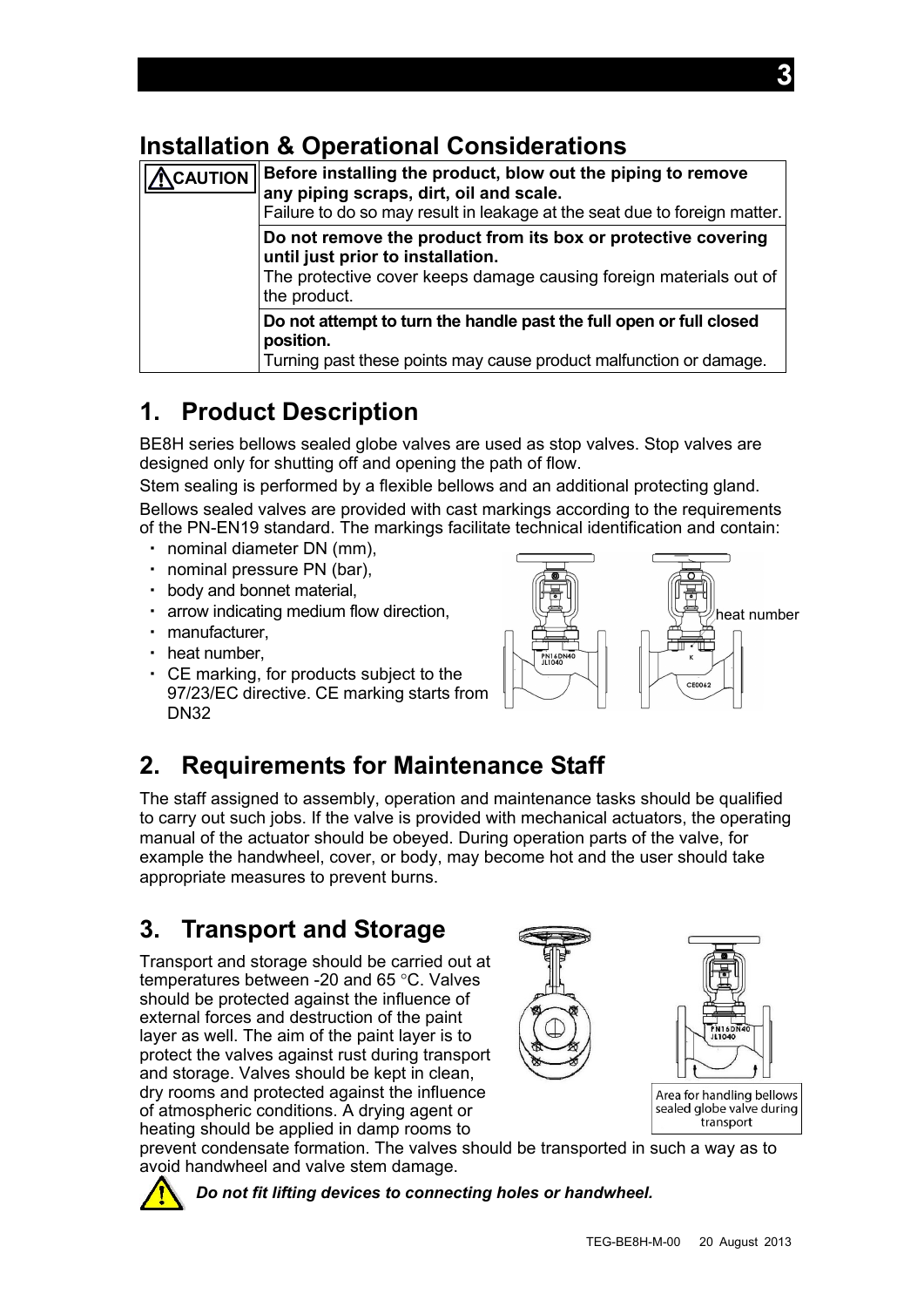<span id="page-4-0"></span>BE8H series valves are designed to shut off the medium flow. The type of working medium may make some materials unsuitable for use. Valves are designed for normal working conditions. Working pressure is related to the maximum temperature of the medium as shown in the table below.

| Model           | Material                | <b>PN</b> | $-20$ | $-10$ |    |    |                                            |  |  | 50   100   120   150   200   250   300   350   400   Temp. (°C) |
|-----------------|-------------------------|-----------|-------|-------|----|----|--------------------------------------------|--|--|-----------------------------------------------------------------|
| <b>IBE8H-16</b> | <b>EN-GJL-250</b>       | 16        |       | 16    | 16 | 16 | 16   14.4   12.8   11.2   9.6              |  |  | Maximum                                                         |
| IBF8H-25        | <b>EN-GJS-400-18-LT</b> | 25        |       | 25    | 25 | 25 | 25 24.3 23 21.8 20 17.5                    |  |  | Operating<br>Pressure                                           |
| IBE8H-40        | GP240GH                 | 40        | 30    | 40    |    |    | 40 37.1 36.3 35.2 33.3 30.4 26.7 25.7 23.8 |  |  | (barg)                                                          |



*The plant designer is responsible for selection of a valve that is suitable for working conditions.* 

# <span id="page-4-1"></span>**5. Application**

- ・ Steam, water, air and other fluids\* (\*Do not use for toxic, flammable or otherwise hazardous fluids.)
- ・ Industrial technologies, power industry, etc.

# <span id="page-4-2"></span>**6. Configuration**



# <span id="page-4-3"></span>**7. Installation**

During the installation of the Bellows Sealed Valve the following steps should be observed:

- ・ Visually inspect the valve initially to ensure it is undamaged and also ensure that it is suited to the medium and working conditions used in the plant.
- ・ Remove dust caps if supplied.
- ・ Protect the valve during installation from debris and excessive temperature conditions.
- ・ Steam pipelines should be fitted in such a way as to avoid condensate collection; in order to avoid water hammer, a steam trap should be installed.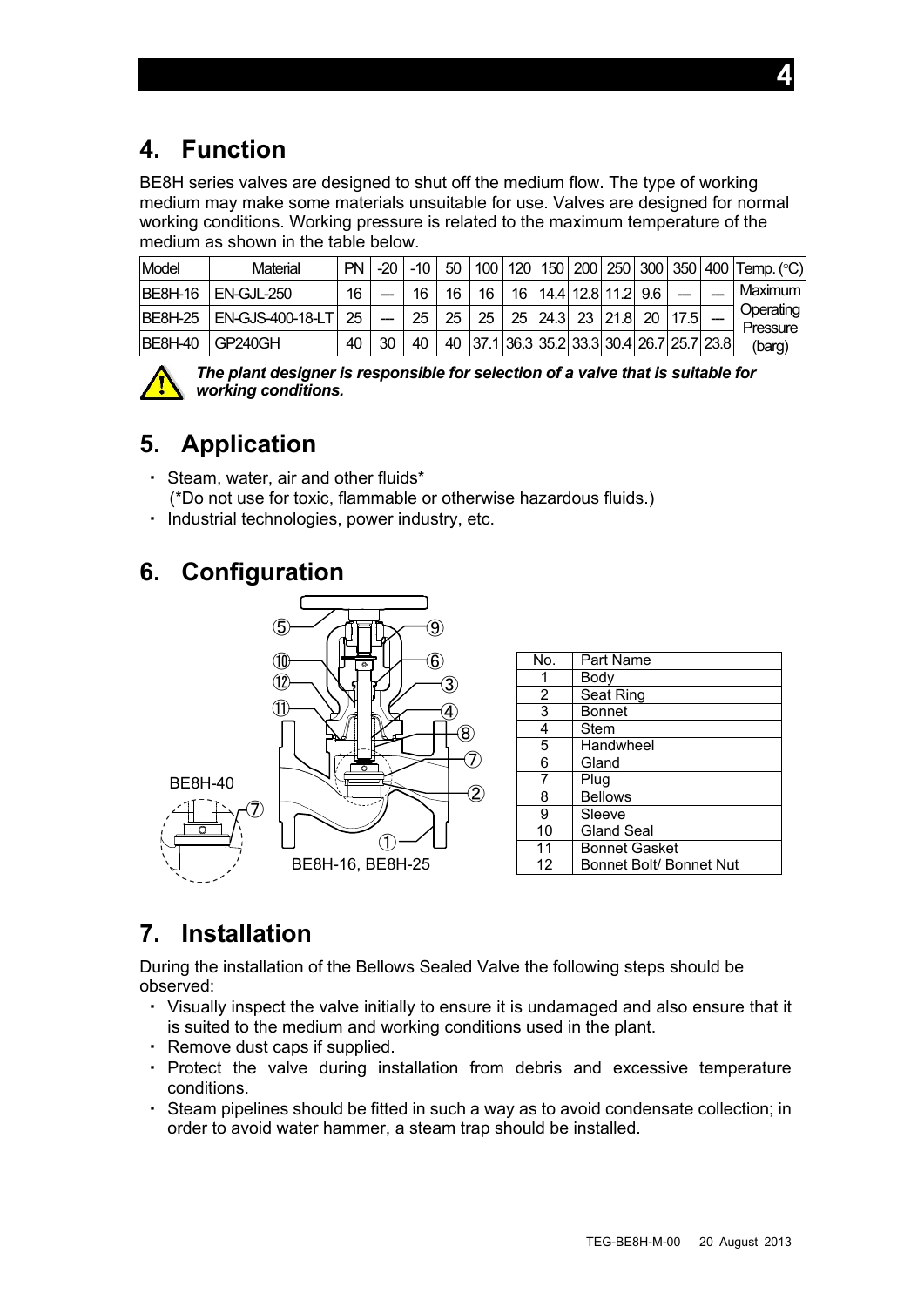

*The pipeline where the valve is fitted should be arranged in such a way that the valve body is not subjected to any bending or stretching forces. Bolted joints on the pipeline must not cause additional stress resulting from excessive tightening, and fastener materials must comply with the working conditions of the plant,* 

- ・ The valve stem should be protected during pipeline painting.
- ・ The valve can be installed in any position, however it is recommended to install it with the handwheel upwards.



*Take note of the medium flow direction, marked with an arrow on the body. Flow direction is established by the followings rules:*

|                | BE8H-16 / BE8H-25 | <b>BE8H-40</b>    |
|----------------|-------------------|-------------------|
|                | <b>Stop valve</b> | <b>Stop valve</b> |
|                | $PN16 - PN25$     | <b>PN40</b>       |
| Under the disc | $DN15 - DN150$    | $DN15 - DN100$    |
| On the disc    | DN200             | $DN125 - DN150$   |

・ Before plant startup, especially after repairs are carried out, flush out the pipeline through the fully open valve, in order to discharge solid particles or disc welding splinters which may be harmful for sealing surfaces.



・ A strainer (wire mesh filter) installed before the valve increases the certainty of correct operation.

## <span id="page-5-0"></span>**8. Maintenance**

During maintenance the following rules should be observed: open shut off

- ・ Startup process Sudden changes of pressure and temperature should be avoided when starting the plant.
- ・ The valve is closed by turning the handwheel clockwise when looking down from above the handwheel (according to the arrow direction marked on the handwheel).
- ・ The valve is opened by turning the handwheel counter-clockwise.

## *Do not use any additional lever when turning the handwheel*

- The performance of fitted valves can be checked by repeated closing and opening.
- If leakage occurs from the valve stem, it is necessary to tighten gland nut compressing the gland seal with moderate force until the leakage stops.

*Leakage on the gland means that the bellows has been damaged. The upper part of the valve should be replaced immediately* 

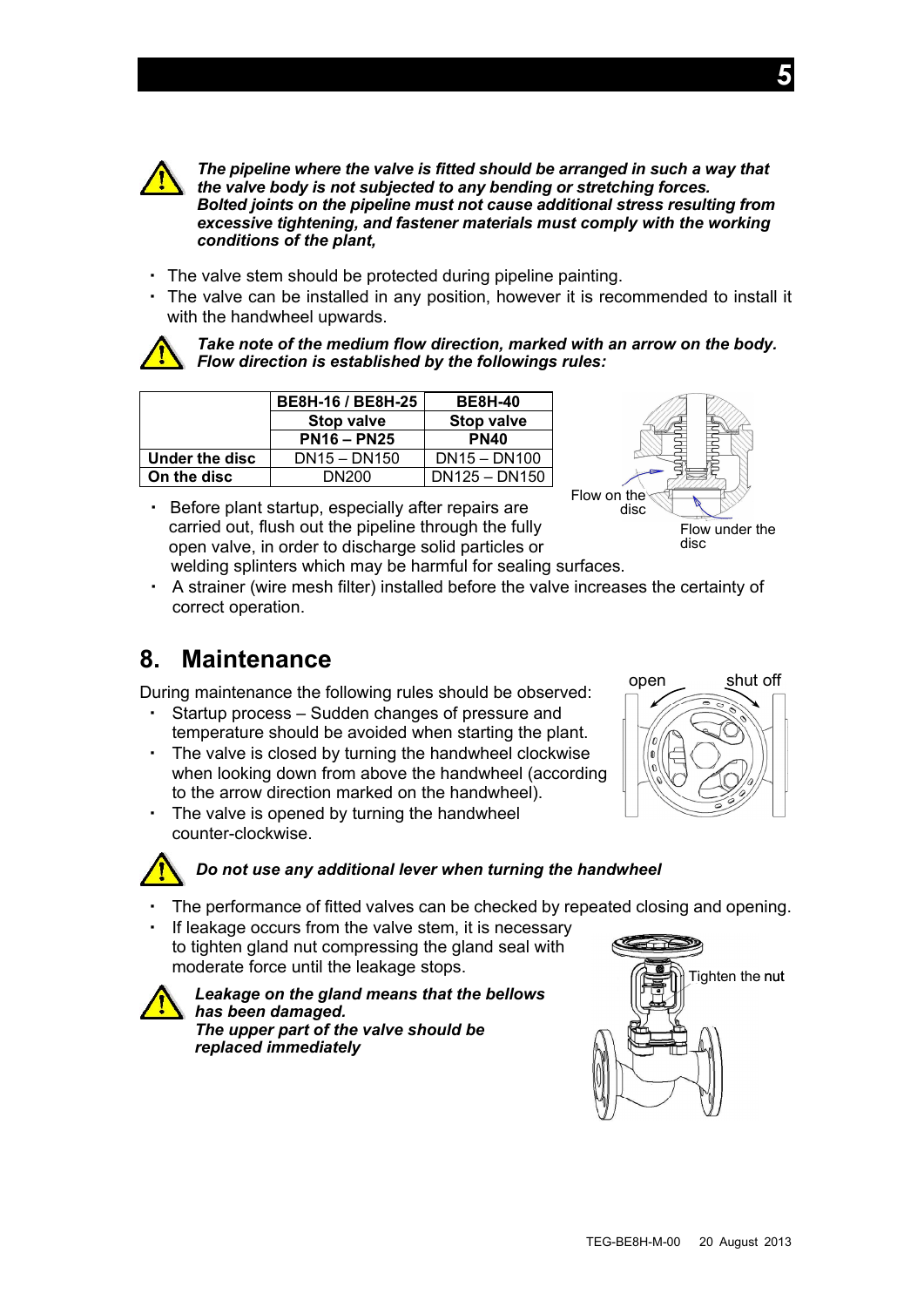## <span id="page-6-0"></span>**9. Service and Repair**

#### *For safety assurance, each valve should be surveyed and maintenance carried out regularly especially for those which are used rarely. The frequency of these activities should be determined by the user on the basis of working (operating) conditions, nevertheless they should be done at least once a month. The stem thread must also be lubricated periodically.*

All service and repair jobs should be carried out by authorized staff using suitable tools and original spare parts. Before removing the valve from the pipeline, or before service, the pipeline should be out of operation. During service and repair jobs it is necessary to decrease pressure to 0 bars, valve temperature to ambient temperature and to use appropriate personal protective gear at all times. After valve removal it is necessary to replace the flange connection gaskets between the valve and pipeline.

#### *Precautions should be taken when touching the gasket between the body and the valve bonnet. The gasket contains a metal core which may cause injury,*

Every time the valve bonnet is disassembled the sealing surfaces should be cleaned. During assembly a new gasket of the same type as previously used should be applied. Body-bonnet bolt connections should be tightened when the valve is in the open position. The bolts should be tightened evenly and crosswise using a torque wrench.



・ Tightening torques

| --<br>. .      |    |                           |                          |                 |
|----------------|----|---------------------------|--------------------------|-----------------|
| rew            | M8 | M <sub>10</sub>           | – M1⊆                    | M <sub>16</sub> |
| (N.m)<br>orque | ົ  | $\Delta \Gamma$<br>ັ<br>╰ | $\overline{\phantom{a}}$ | 50<br>40        |

・ Before re-installing the valves in the pipeline it is necessary to check valve operation, and tightness of all connections. A tightness test should be carried out with a water pressure of 1.5 times the nominal pressure of the valve.

# <span id="page-6-1"></span>**10. Troubleshooting**

*When troubleshooting the valve, all safety rules should be strictly obeyed* 

| <b>Fault</b>         | Possible reason                   | <b>Remedy</b>                                                                                            |  |  |  |
|----------------------|-----------------------------------|----------------------------------------------------------------------------------------------------------|--|--|--|
| No flow              | Valve closed                      | Open the valve                                                                                           |  |  |  |
|                      | Flange dust caps were not removed | Remove dust caps on the flanges                                                                          |  |  |  |
| Poor flow            | Valve is not open enough          | Open the valve                                                                                           |  |  |  |
|                      | Dirty filter                      | Clean or replace the screen                                                                              |  |  |  |
|                      | Clogged pipeline                  | Check the pipeline                                                                                       |  |  |  |
| Difficulty operating | Dry stem                          | Grease the stem                                                                                          |  |  |  |
| the handwheel        | Gland overtightened               | Slightly slacken gland nut. Pay<br>attention to maintaining gland<br>tightness                           |  |  |  |
| Stem leakage         | Bellows damage                    | Tighten the gland until leakage<br>stops and replace the upper part of<br>the valve as soon as possible. |  |  |  |
| Seat leakage         | Incorrect shut off                | Tighten the handwheel without<br>using any auxiliary tools                                               |  |  |  |

The table continues on next page